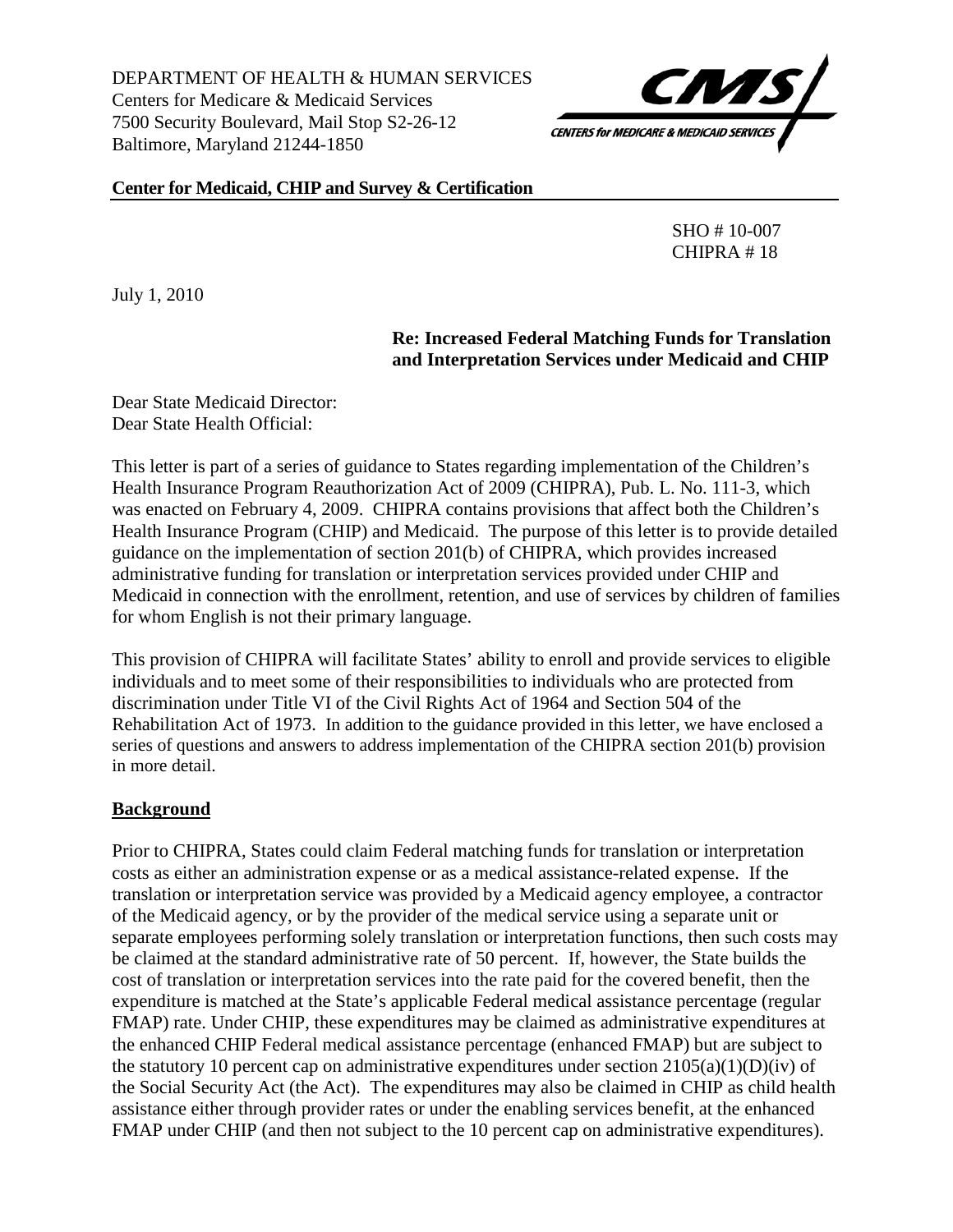Page 2 – State Medicaid Director State Health Official

States may continue to claim for these costs as either administrative or benefit-related, in either Medicaid or CHIP. However, as explained below, section 201(b) of CHIPRA provides for Federal matching at an increased rate (the increased translation/interpretation match) under either Medicaid or CHIP when States claim translation or interpretation services as administrative costs.

# **Discussion**

Section 201(b) of CHIPRA added subparagraph (E) to section 1903(a)(2) of the Act and amended section 2105(a)(1) of the Act to provide increased Federal funding for translation or interpretation services provided to eligible individuals for whom English is not their primary language. Specifically, CHIPRA provides for the increased translation/interpretation match for administrative expenditures for translation or interpretation services in connection with the "enrollment of, retention of, and use of services" under CHIP and Medicaid. The increased match is available for expenditures for translation or interpretation services for any individual whose primary spoken or written language is not English. This includes individuals whose primary spoken or written language is American Sign Language or Braille, since these languages are considered distinct and separate languages from English.

The increased Federal match for translation or interpretation services differs for Medicaid and CHIP. For Medicaid, the increased match is 75 percent of allowable expenditures. For CHIP, the increased match is 75 percent, or the State's enhanced FMAP plus 5 percent, whichever is higher. However, the increased translation/interpretation match is only available for eligible expenditures claimed as administration of the Medicaid or CHIP plan, not expenditures claimed for benefits. Therefore, under CHIP, the expenditures that qualify for the increased match are subject to the 10 percent cap on administrative expenditures. Historically, the vast majority of States have not reached their CHIP administrative cap; therefore, CMS does not believe this will be an issue for States.

In order to obtain the increased translation/interpretation match, States and providers may:

- Enter into a contract or employ staff that provide solely translation or interpretation functions and claim related costs as administration; and/or
- Pay for translation or interpretation activities to assist the medical provider of record for the service separately as administrative expenditure, in addition to the rate paid for the medical service itself (subject to managed care payment requirements discussed below).

CMS intends to amend existing Medicaid and CHIP regulations to reflect the CHIPRA increased matching rates for administrative expenditures for translation or interpretation services set forth in CHIPRA section 201(b) and explained in this guidance.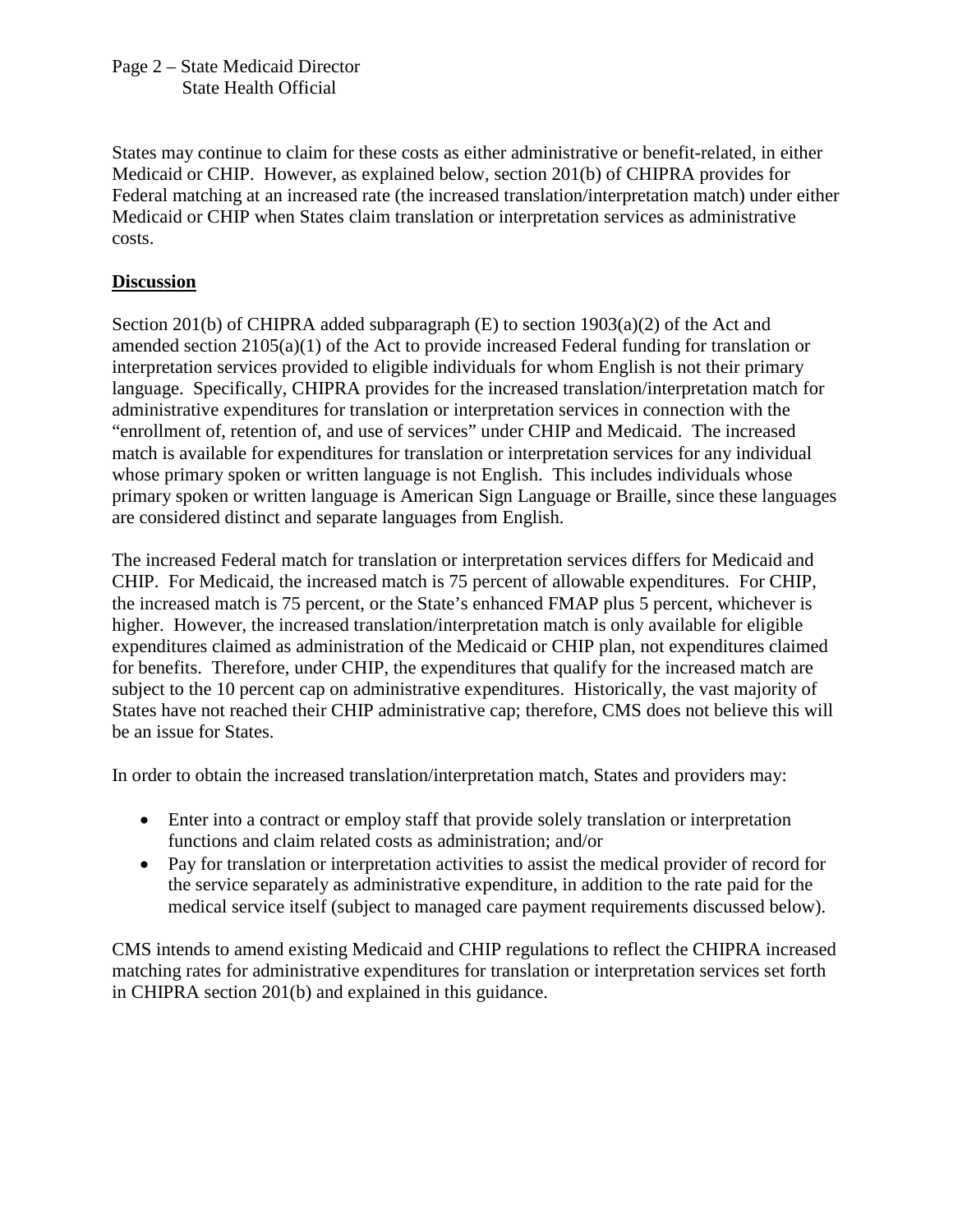#### Page 3 – State Medicaid Director State Health Official

### *Managed Care*

Under Medicaid or CHIP, if translation or interpretation services are provided by a contracted managed care entity (MCE) and funded through a capitated payment from the State, related costs in that rate are not eligible for the increased translation/interpretation match rate because the capitated payment is a benefit expenditure, not an administrative expenditure. This is consistent with Medicaid managed care regulations at 42 CFR 438.812(a), which specify that payments made under a managed care contract are considered "medical assistance services" and are matchable only at the FMAP rate. States have the option, however, to carve out translation or interpretation services from the capitated rate and contract separately for such services as an administrative activity.

# *Claiming the Increased Translation/Interpretation Match*

Activities for which the increased translation/interpretation match is available include translating forms, web sites, and enrollment and outreach materials into languages other than English, and making translation/interpretation services available in order for beneficiaries to enroll in the program, maintain eligibility, and access covered services. However, this list is not intended to be all-inclusive.

Any expenditures claimed by the State as Medicaid/CHIP administration, including translation or interpretation services, must be deemed by the Secretary of the Department of Health and Human Services (HHS) to be "proper and efficient" for the administration of the State plan as specified in section 1903(a)(7) of the Act. CMS Regional and Central Office staff are available to help States determine if proposed translation or interpretation activities would be reimbursable at the increased translation/interpretation administrative match.

In order to assist States in obtaining the additional translation/interpretation matching funds authorized by CHIPRA, CMS has added new line items to the CMS-64.10 and CMS-21 expenditure reporting forms (MBES-CBES) to capture allowable expenditures. States may use these forms to claim the increased translation/interpretation administrative match for allowable expenditures dating back to the February 4, 2009, effective date of the law.

Administrative costs that serve multiple programs or objectives must be allocated based on Office of Management and Budget (OMB) Circular A-87 cost allocation principles. Administrative costs are not codified in the State plan; rather, they are normally charged to Federal grant awards pursuant to the State's public assistance Cost Allocation Plan (CAP). Federal regulations require that the single State agency have an approved CAP on file with the Division of Cost Allocation in HHS that meets certain regulatory requirements, which are specified at Subpart E of 45 CFR Part 95 and referenced in OMB Circular A-87, Attachment D.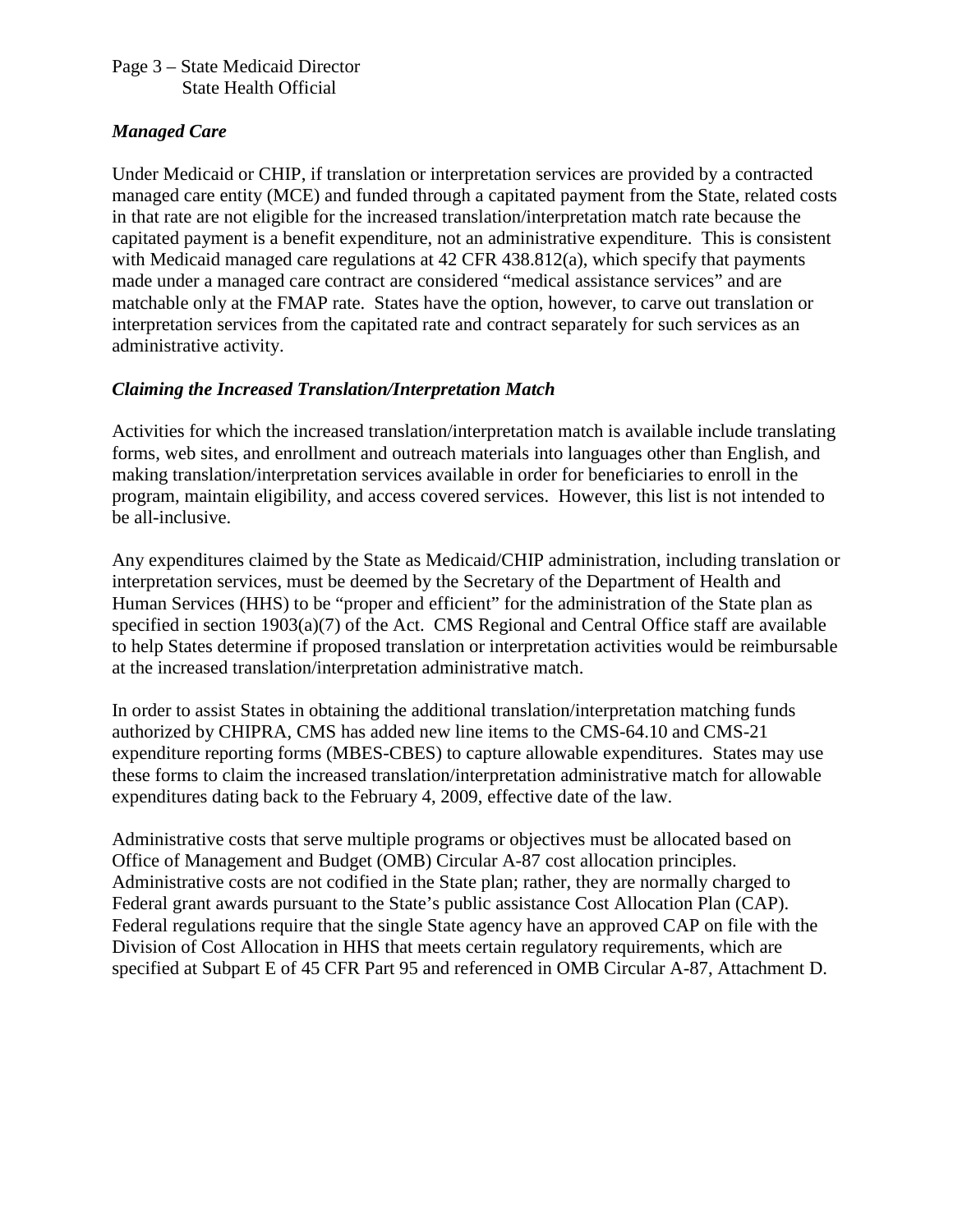Page 4 – State Medicaid Director State Health Official

#### **Conclusion**

Eliminating language barriers is one key component of a broader strategy for promoting better access to coverage and care. This increased translation/interpretation matching rate is an important new source of Federal support to help States eliminate these barriers. More information is provided in the enclosed set of questions and answers. If you have any additional questions, please contact Ms. Dianne Heffron, Director, Financial Management Group, who may be reached at 410-786-3247.

Sincerely,

 $\sqrt{s}$ 

Cindy Mann **Director** 

Enclosure cc:

CMS Regional Administrators

CMS Associate Regional Administrators Division of Medicaid and Children's Health

Ann C. Kohler NASMD Executive Director American Public Human Services Association

Joy Wilson Director, Health Committee National Conference of State Legislatures

Matt Salo Director of Health Legislation National Governors Association

Debra Miller Director for Health Policy Council of State Governments

Christine Evans, M.P.H. Director, Government Relations Association of State and Territorial Health Officials

Alan R. Weil, J.D., M.P.P. Executive Director National Academy for State Health Policy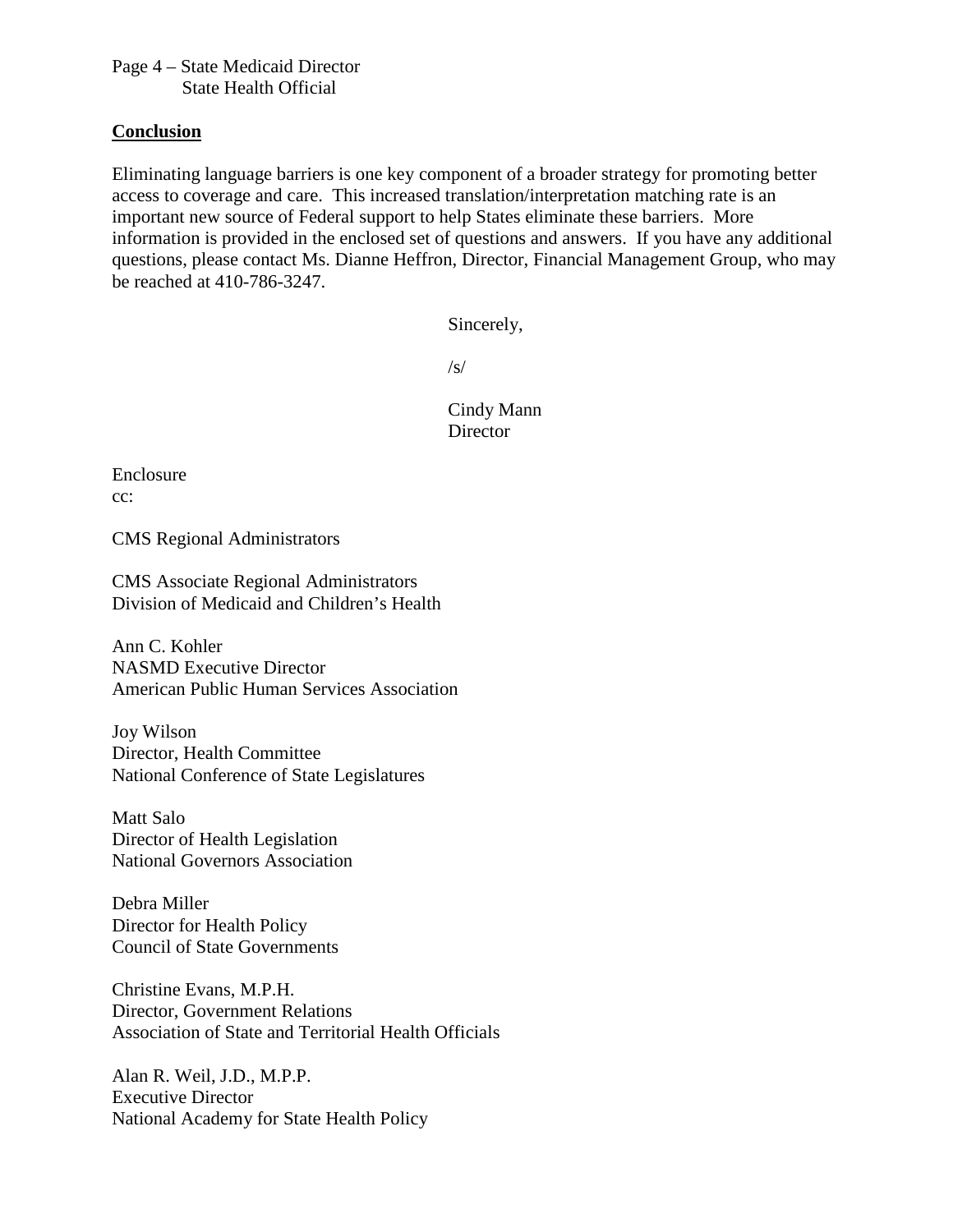# **QUESTIONS & ANSWERS Increased Administrative Match for Translation or Interpretation Services**

# **Question 1. Would all of the following listed below qualify for the increased administrative match on translation or interpretation services?**

- Translation and printing costs for applications and all forms associated with the application and renewal process.
- Translation of brochures and other promotional material.
- Translation of commercial, radio, and newspaper advertisements.
- Costs associated with translation services offered by the Medicaid and CHIP hotlines that provide assistance to consumers applying for coverage.
- Salary costs associated with staff that provide application assistance in languages other than English.
- Costs associated with setting up a language line for local Departments of Social Services so they can assist consumers who speak languages other than English.
- Costs of interpretation services to assist providers in delivering care to their non-English speaking patients, and where appropriate, their families.

**Answer:** Yes. All of the provided examples potentially qualify for reimbursement at the increased translation/interpretation administrative match if they are "proper and efficient" for the administration of the State plan (section 1903(a)(7) of the Social Security Act) and if related costs are allocated based on OMB Circular A-87 cost allocation principles.

For example, costs associated with "setting up a language line for local Departments of Social Services," as listed above, would be matchable at the increased translation/interpretation match rate if those costs were allocated amongst all programs in accordance with the relative benefits received.

### **Question 2. Are there other services in addition to those listed above for which the increased translation/interpretation administrative match rate may be claimed?**

**Answer:** Yes. Because this list of activities is not exhaustive, CMS Regional and Central Office staff is available to help States determine, on a case-by-case basis, if proposed translation or interpretation activities are properly allocated in either Medicaid or CHIP and therefore are reimbursable at the increased translation/interpretation administrative match rate.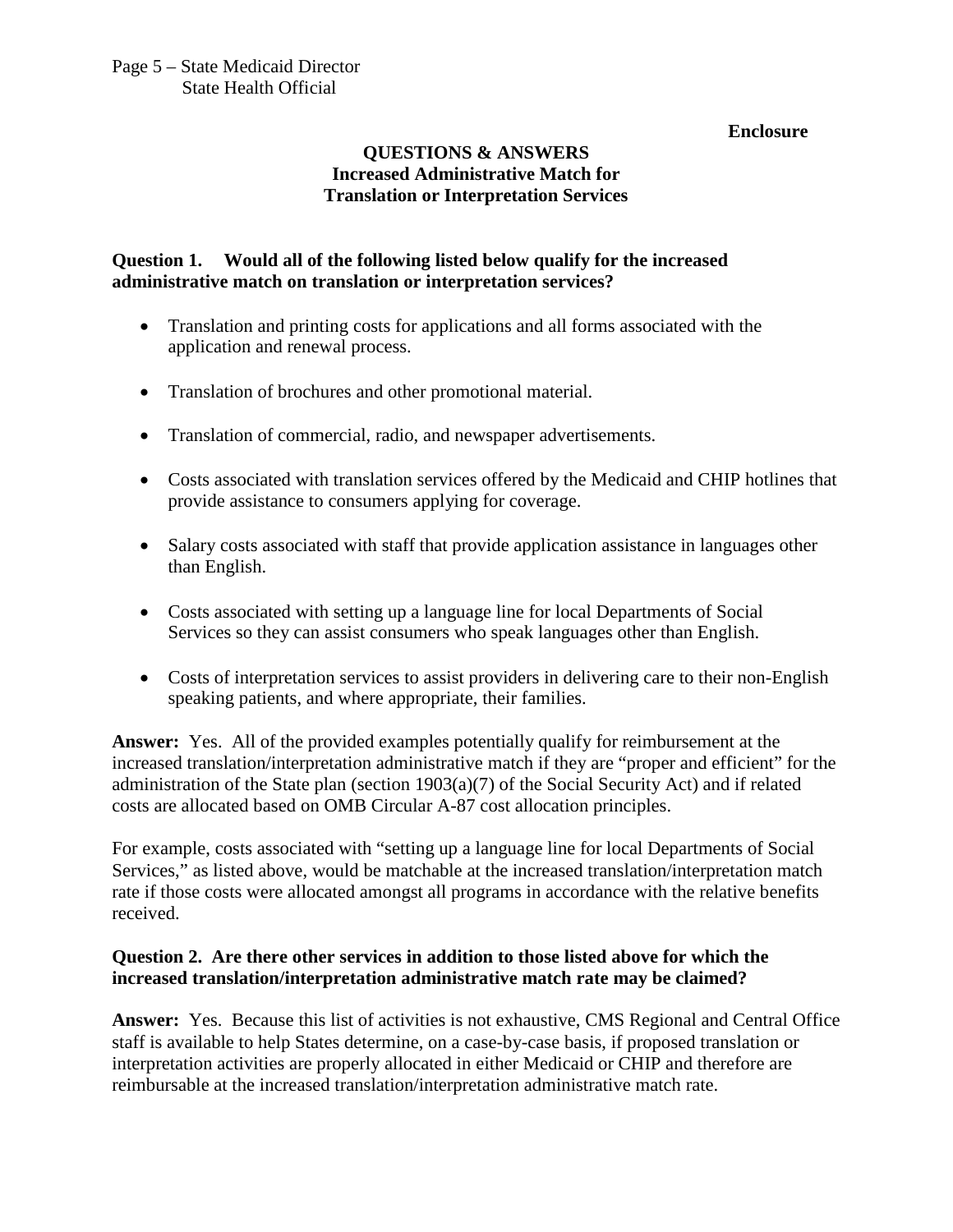#### Page 6 – State Medicaid Director State Health Official

#### **Question 3. States have a variety of ways they fund translation/interpretation services. Are there any restrictions on the sources of funds States can use for the non-Federal share?**

**Answer:** States may fund the non-Federal share of increased translation or interpretation administrative payments in a variety of ways consistent with existing statutory requirements and Federal regulations at 42 CFR 433.50 through 433.74 regarding funding of the non-Federal share. These regulations apply to both Medicaid and CHIP. Consistent with current practice, CMS will review non-Federal share funding sources on an individual basis using information provided by the State and gathered by CMS Staff. We are available to provide technical assistance as States consider particular arrangements.

### **Question 4. What documentation do States need to have to support the costs of the translation or interpretation services?**

**Answer:** As always, documentation for administrative activities must clearly demonstrate that the activities directly relate to covered services and support the administration of the Medicaid/CHIP programs. In accordance with statute (Title XIX and XXI of the Act), regulations and the State plan, the State is required to maintain and retain adequate source documentation to support payments.

For example, if a State conducts time studies to capture and allocate the cost of allowable translation activities, the time study forms would need to be retained to document the claimed amounts.

### **Question 5. Is there a supplemental form that States should complete and submit with the Statement of Expenditures?**

**Answer:** No. CMS has added a new line item to the CMS-64.10 and CMS-21.10 expenditure reporting forms (MBES-CBES) to capture allowable Medicaid and CHIP expenditures claimed at the increased translation/interpretation administrative matching rate.

# **Question 6. Are the costs for translation or interpretation services included in the CHIP 10 percent administrative cap?**

**Answer:** Yes. The increased translation/interpretation administrative match is only available for CHIP expenditures claimed as administration, which are subject to the statutory 10 percent administrative cap (section  $2105(a)(1)(D)(iv)$  of the Act). However, most States remain well below this cap throughout the year. Furthermore, to the extent there are joint Medicaid/CHIP expenditures (e.g., costs that are shared amongst both programs), the expenditures attributable to Medicaid would not fall under the cap and would therefore not count against the 10 percent limit. We do not anticipate this will be an issue for most States.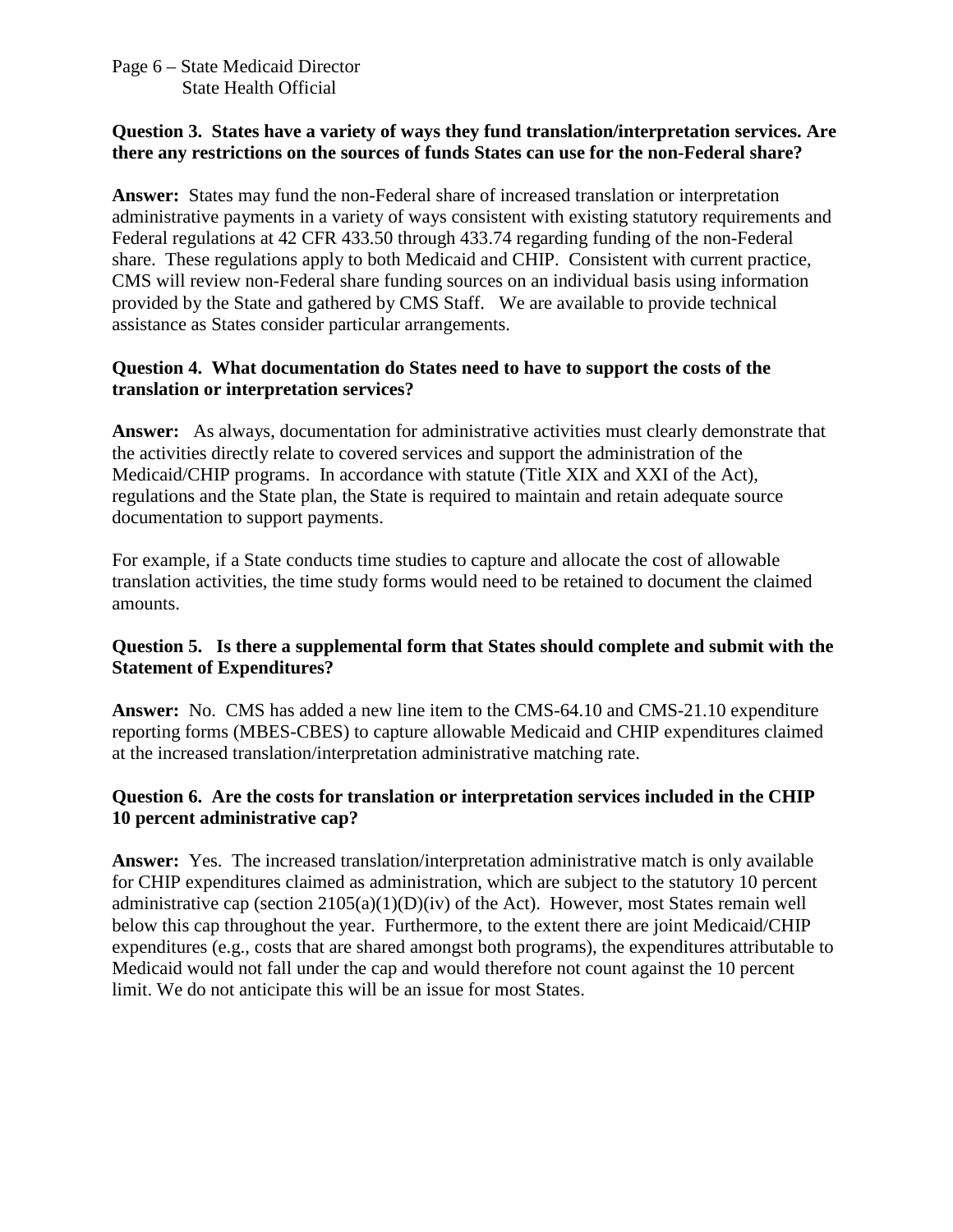#### Page 7 – State Medicaid Director State Health Official

#### **Question 7. If the single State agency has an employee on staff devoted to translation or interpretation, can that person's salary now be matched at 75 percent instead of 50 percent Federal financial participation?**

**Answer:** Yes, as long as the personnel costs are properly allocated between: (1) staff time spent on translation activities matchable at the increased translation/interpretation administrative match rate; and (2) staff time spent on all other administrative activities that are only matchable at the regular, 50 percent Medicaid administrative matching rate.

### **Question 8. Can the costs of a media buy associated with a translation or interpretation effort be claimed at the increased administrative match rate?**

**Answer:** No. Only costs directly related to translation or interpretation services provided in connection with the "enrollment of, retention of, and use of services" under CHIP and Medicaid are eligible for the increased translation/interpretation matching rate. Therefore, the translation of outreach materials, including Public Service Announcements, can be claimed at the increased match rate. However, associated costs, such as media placements or media buys, would only be eligible for reimbursement at the regular 50 percent administrative matching rate under Medicaid, and at the enhanced CHIP FMAP, but subject to the 10 percent cap.

### **Question 9. Is the increased administrative match available for the portion of a managed care organization's (MCO) monthly capitated payment that represents costs incurred by the MCO for:**

- **Printing notices and materials, such as subscriber contracts in multiple languages?**
- **Salary expenses for a full-time translator?**
- **Making oral interpreters available to provider offices?**
- **Making a translation service (e.g., language line) available for customer service or provider office staff?**

**Answer:** MCO capitation payments are considered expenditures for benefits that are matched in their entirety at the rate for medical or child health assistance (in Medicaid or CHIP, respectively), and therefore cannot be reallocated to be an expenditure for administration of the State plan for purposes of claiming the increased translation/interpretation matching rate. This would not preclude States from carving out the responsibility for translation or interpretation from the scope of a managed care contract and instead contracting for such services separately as an administrative activity.

# **Question 10. Does Section 201(b) of CHIPRA impact any of the policies outlined in CMS' August 31, 2000, State Medicaid Director letter on Limited English Proficiency?**

**Answer:** Not directly, but the new matching rate will help States and other entities meet some of their obligations, which were a focus of that letter. CMS issued a State Medicaid Director letter on August 31, 2000, that informed States of the policy guidance that the Office for Civil Rights (OCR) had issued on the prohibition against national origin discrimination as it affects persons with Limited English Proficiency (LEP) pursuant to Title VI of the Civil Rights Act of 1964 (Title VI). That guidance and subsequently updated guidance from OCR reminded health and human services agencies and providers who receive Federal financial assistance from the U.S.